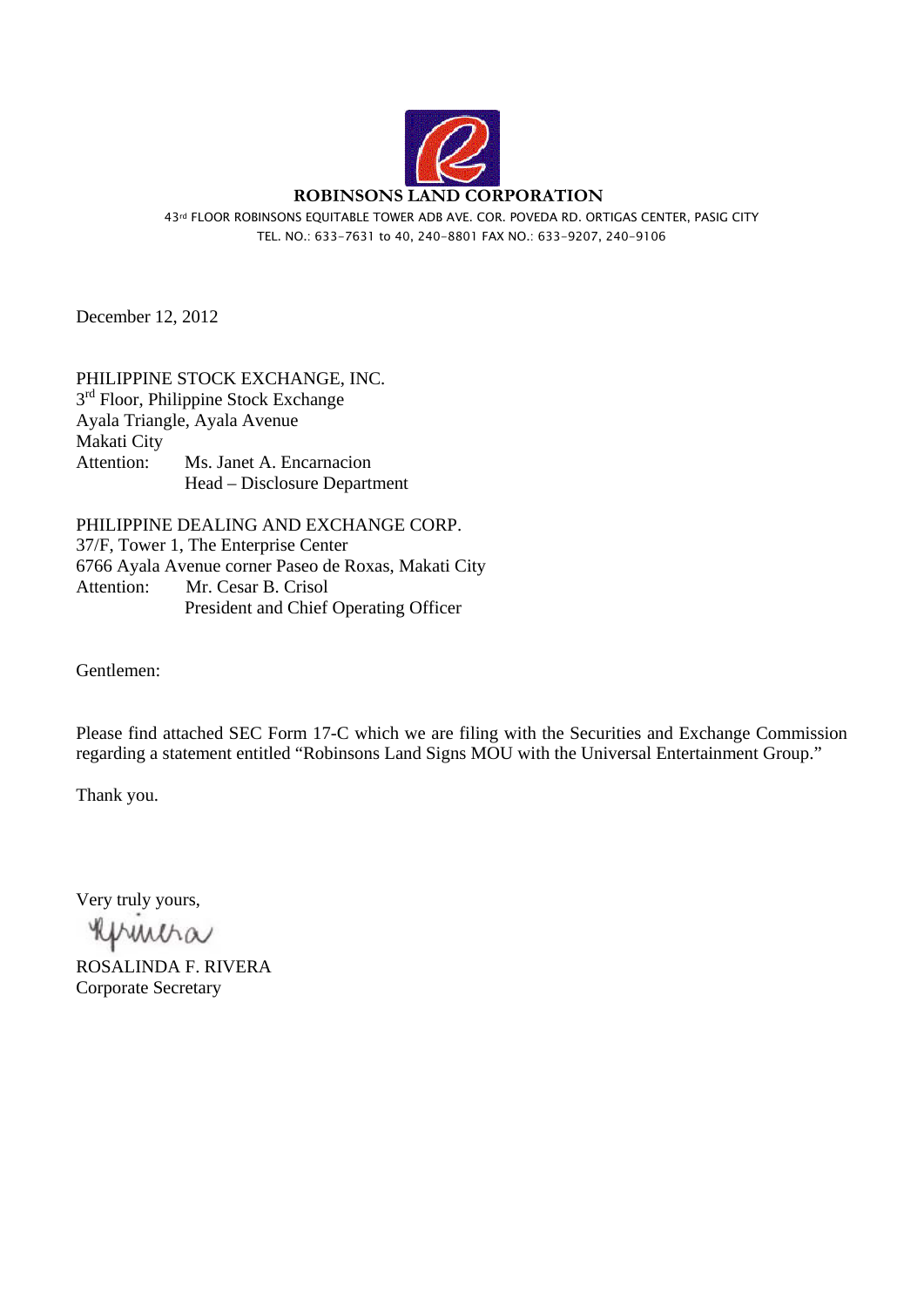# **COVER SHEET**



## **"Robinsons Land Signs MOU with the Universal Entertainment Group"**

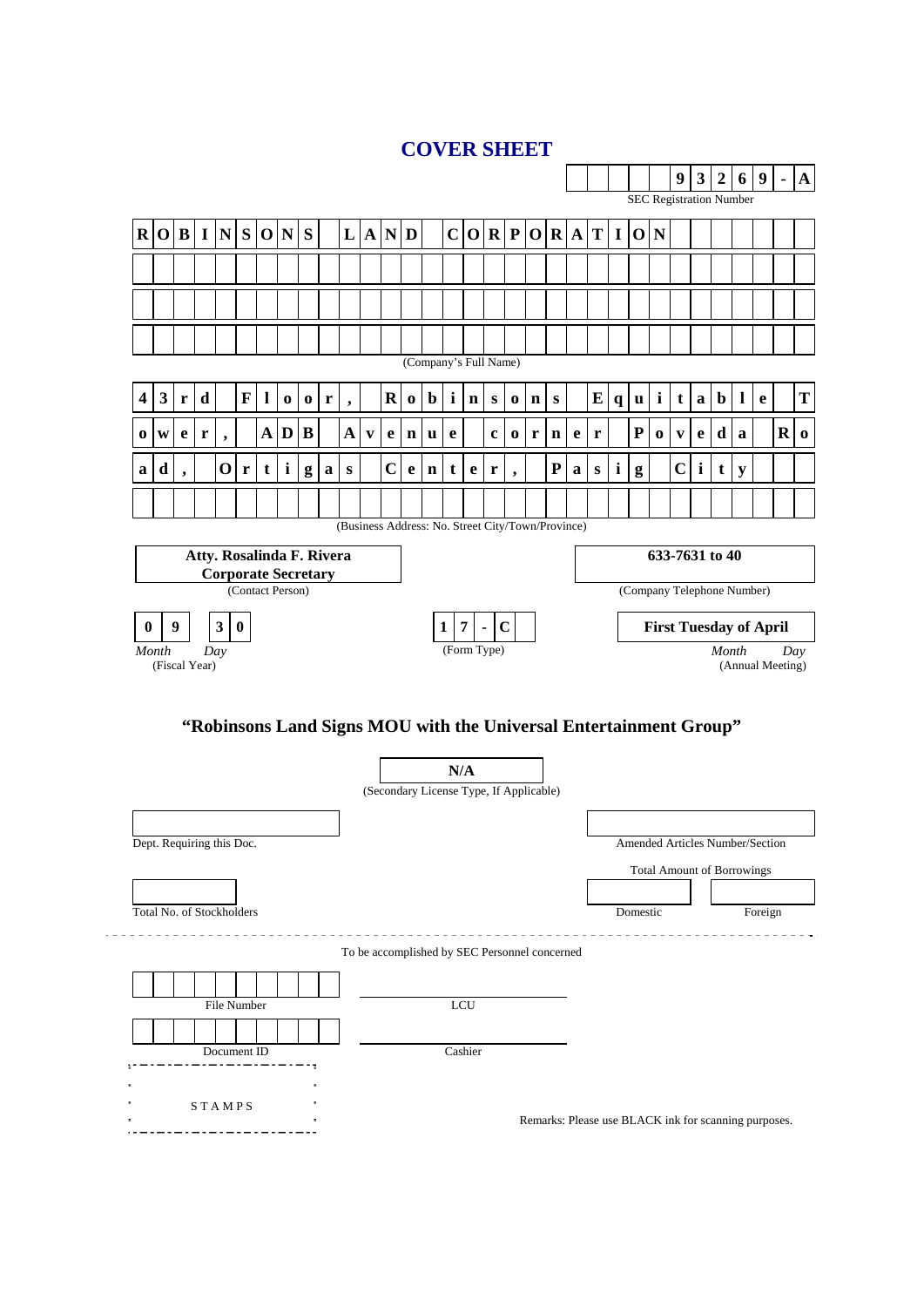#### SECURITIES AND EXCHANGE COMMISSION

### SEC Form 17-C

## CURRENT REPORT UNDER SECTION 17 OF THE SECURITIES REGULATION CODE AND SRC RULE 17.2(c) THEREUNDER

- 1. **December 12, 2012**  (Date of Report)
- 2. SEC Identification No**. 93269-A** 3. BIR TIN: **000-361-376-000**

## 4. **ROBINSONS LAND CORPORATION**  (Exact name of issuer as specified in its charter)

- 5. **Metro Manila, Philippines** 6. (SEC Use Only) (Province, country or other jurisdiction of Industry Classification Code: incorporation)
- 7. **43rd Floor, Robinsons-Equitable Tower, ADB Ave. cor. P. Poveda St., Ortigas Center, Pasig City 1600**  (Address of principal office) (Postal Code)
- 8. **(632) 633-7631 to 40**  (Issuer's Tel. No., including area code)
- 9. **NA**  (Former name or former address, if changed since last report)
- 10. Securities registered pursuant to Sections 8 and 12 of the SRC or Sections 4 and 8 of the RSA:

| Title of Each Class | Number of Shares of Common Stock           |
|---------------------|--------------------------------------------|
|                     | Outstanding and Amount of Debt Outstanding |

### **Common 4,093,830,685**

SEC FORM 17-C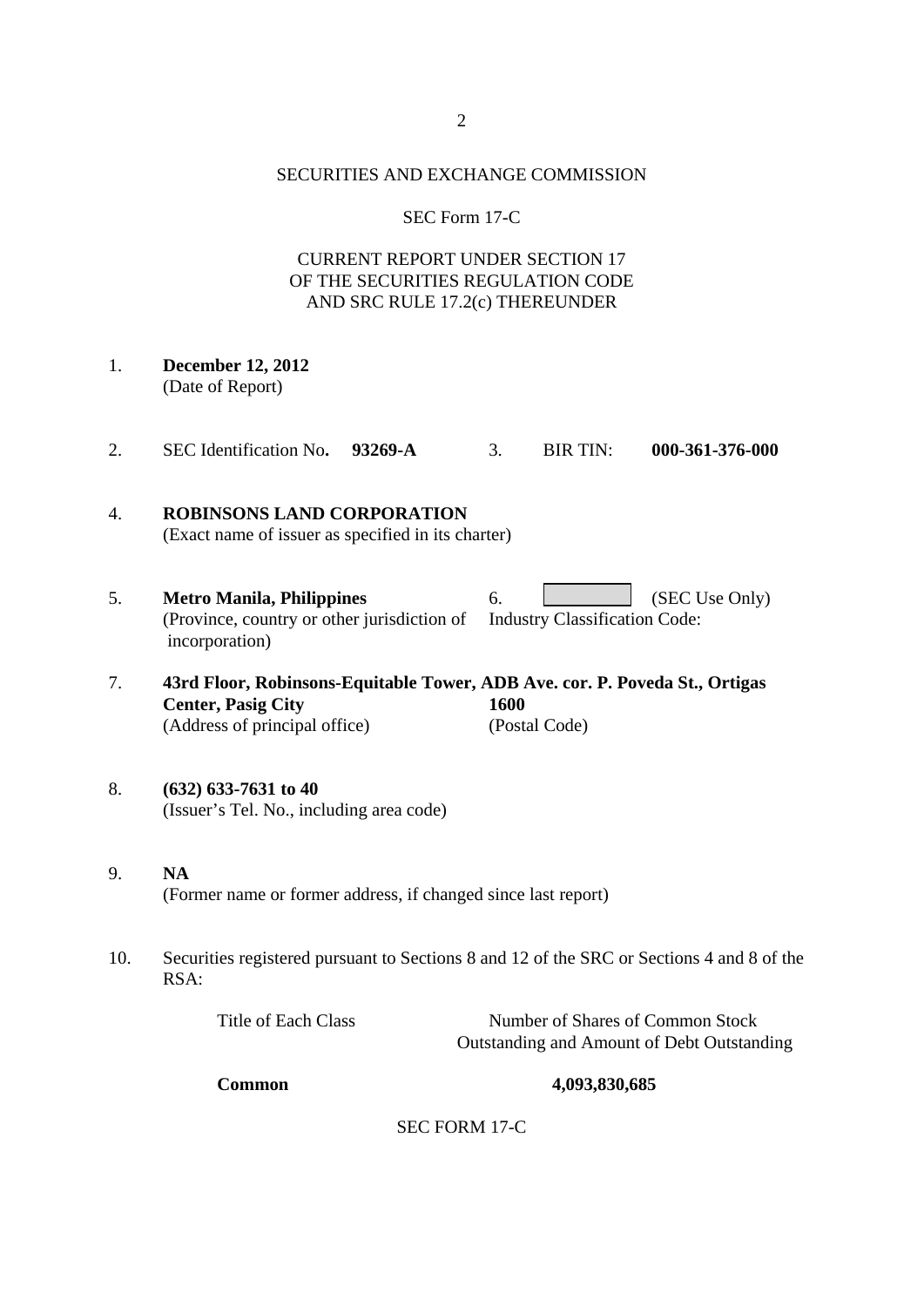### **ROBINSONS LAND CORPORATION**

11. **Item 9 – Other Events** 

**Please see attached a statement entitled "Robinsons Land Signs MOU with the Universal Entertainment Group."**

**- o -** 

### SIGNATURES

Pursuant to the requirements of the Securities Regulation Code, the issuer has duly caused this report to be signed on its behalf by the undersigned hereunto duly authorized.

> **Robinsons Land Corporation** (Registrant)

Kprincha

**Atty. Rosalinda F. Rivera** (Date) **Corporate Secretary (Signature and Title)** 

December 12, 2012

/lbo